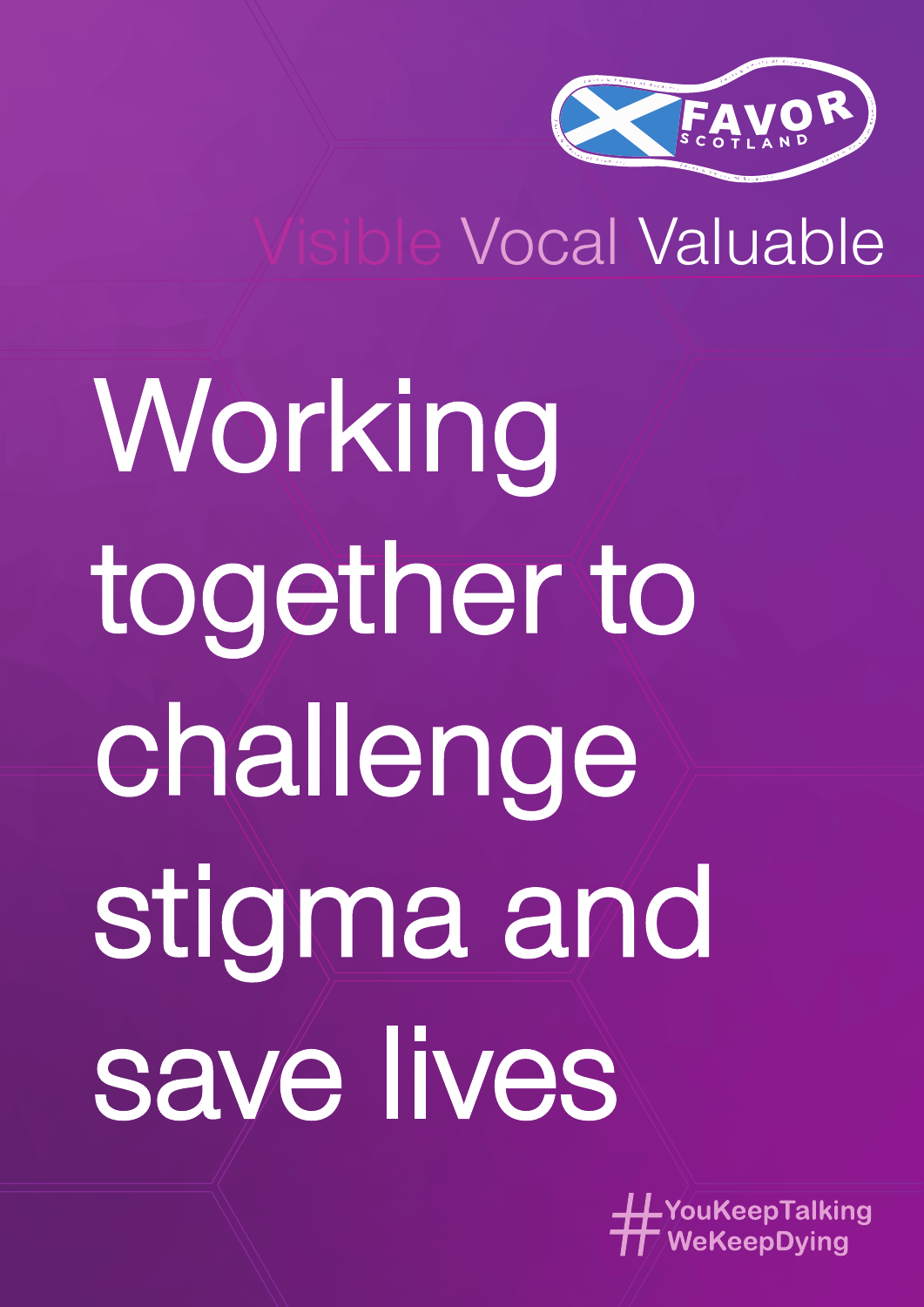## Introduction

aces and voices of recovery started to<br>organise and mobilise those affected<br>by the soaring amount of drug deaths<br>in Scotland during August 2019, shortly after aces and voices of recovery started to organise and mobilise those affected by the soaring amount of drug deaths the latest abhorrent rise in death numbers came out.

Over 60 volunteers have been mobilised and so far and three gatherings organised. Through our weekly steering group meetings, the decision to create FAVOR Scotland was made to take forward the work of the group. All of this work has been done with very little money and very little or support from commissioned and funded services. Phoenix Futures is the only service that have given us a meeting place and a few of their volunteers.

This report is a result of three gatherings that have been held monthly two in George Square, Glasgow one on Friday the 4th of

October in Maryhill community central halls. The first two events being open speaker public meetings, the third a conference to address the public grief and ask for a list of the problems and the solutions as the communities who are suffering most see it. Over 1600 people have taken part in our events so far and it is our intention to continue to organise and mobilise those who are most affected as the months and if necessary, years go on.

Scotland has a rich history of community organising and mobilising and some of the best policy in Europe with regards to the theoretical treatment of addiction. This document will clearly show that although policy in Scotland is first class, its effect on practice however is very limited.

## Our Goals

- 1. To be a unified and national voice for individuals and organisations on all issues related to addiction and recovery.
- 2. To save lives and improve health and wellbeing by challenging addiction related stigma and encouraging, empowering and educating people in recovery from addiction as well as those affected by addiction.
- 3. To build awareness and raise the profile of recovery. Help more people find recovery by spreading the message that prevention works, treatment is effective and recovery from addiction is a lived reality in millions of people's lives.
- 4. To provide mainstream society a highly visible and obvious solution to the overwhelming crisis many feel associated with alcohol and another drug addiction.

**2** FAVORUK: A UK wide charity registered with The Office of the Scottish Charity Regulator (OSCR) | Charity No is SC043961 Contact: Annemarie@facesandvoicesofrecoveryuk.org | Telephone: +44 7727 255808

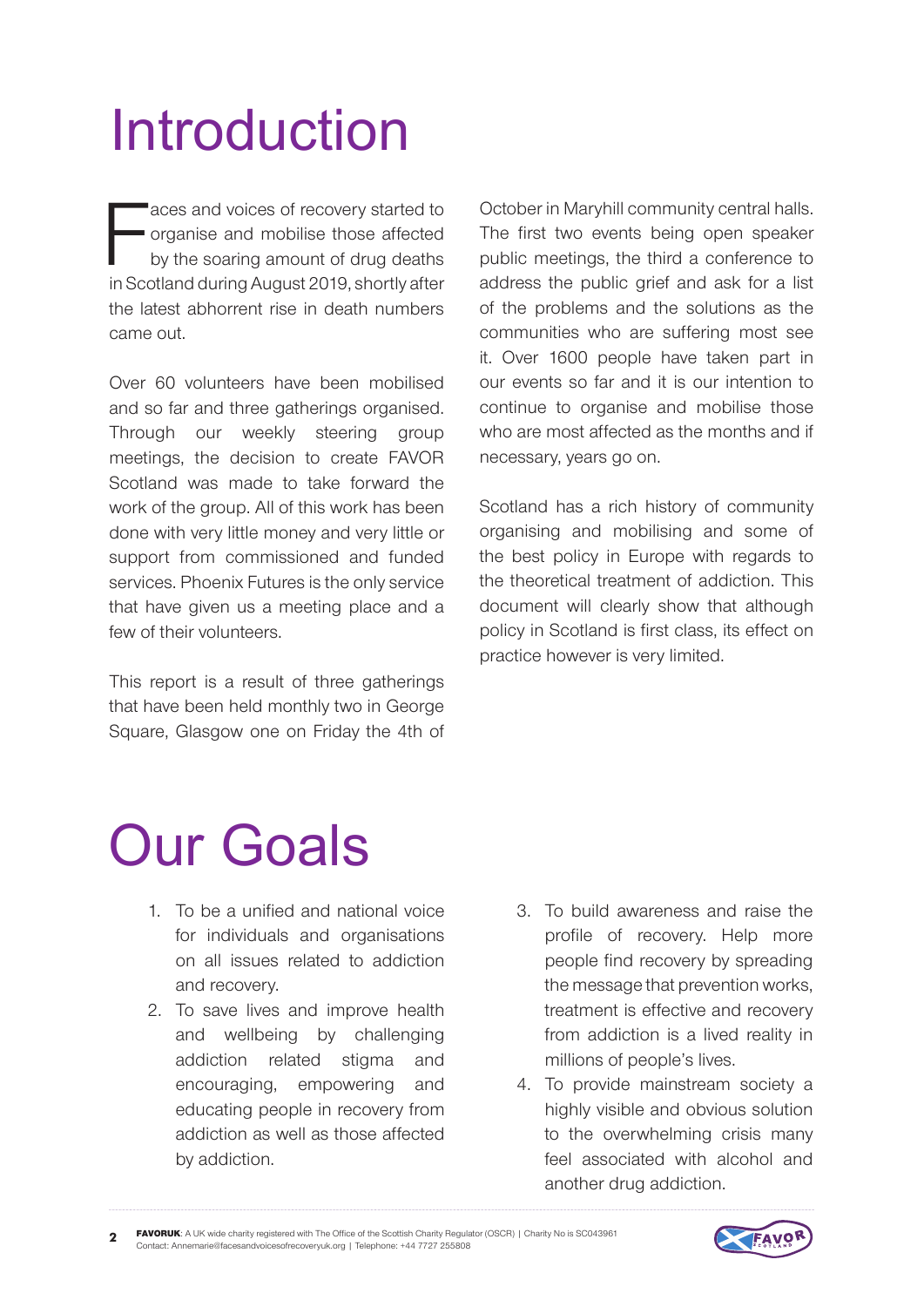# A very brief and concise history of Favor UK and its partners and achievements.

perational since 2009; gained<br>Charity status in 2012. Held 11<br>Conferences with over with over 45,000 charity status in 2012. Held 11 UK recovery walks and 11 Annual Conferences with over with over 45,000 attendees. Partnered with the largest addiction treatment charity's in England & Wales for the majority of these years – CGL, Human Kind, Kaleidoscope and others. Worked extensively with Public Health England and HMPPS and this year partnered with Arriva (transport company).

Produced numerous toolkits for advocates and services, advocated for over 300 individuals & numerous groups. Developed the widely acclaimed Declaration of Rights. Introduced and sustained Recovery month to the UK. Continually advocated for many pathways to be celebrated and calling out the false dichotomy that is harm reduction versus Abstinence

## Objectives

This report will make a clear and concise list of both the problems and solutions. This report will also offer a solution on how to measure success and failure.

The FAVOR Scotland committee engaged in organising the three events so far made clear their initial aims. They are:

- 1. That all people attending the events are heard and are given the opportunity to express themselves both the bereaved & those with lived experience.
- 2. An atmosphere of harmony, compassion & care.
- 3. People feel involved in helping to create change.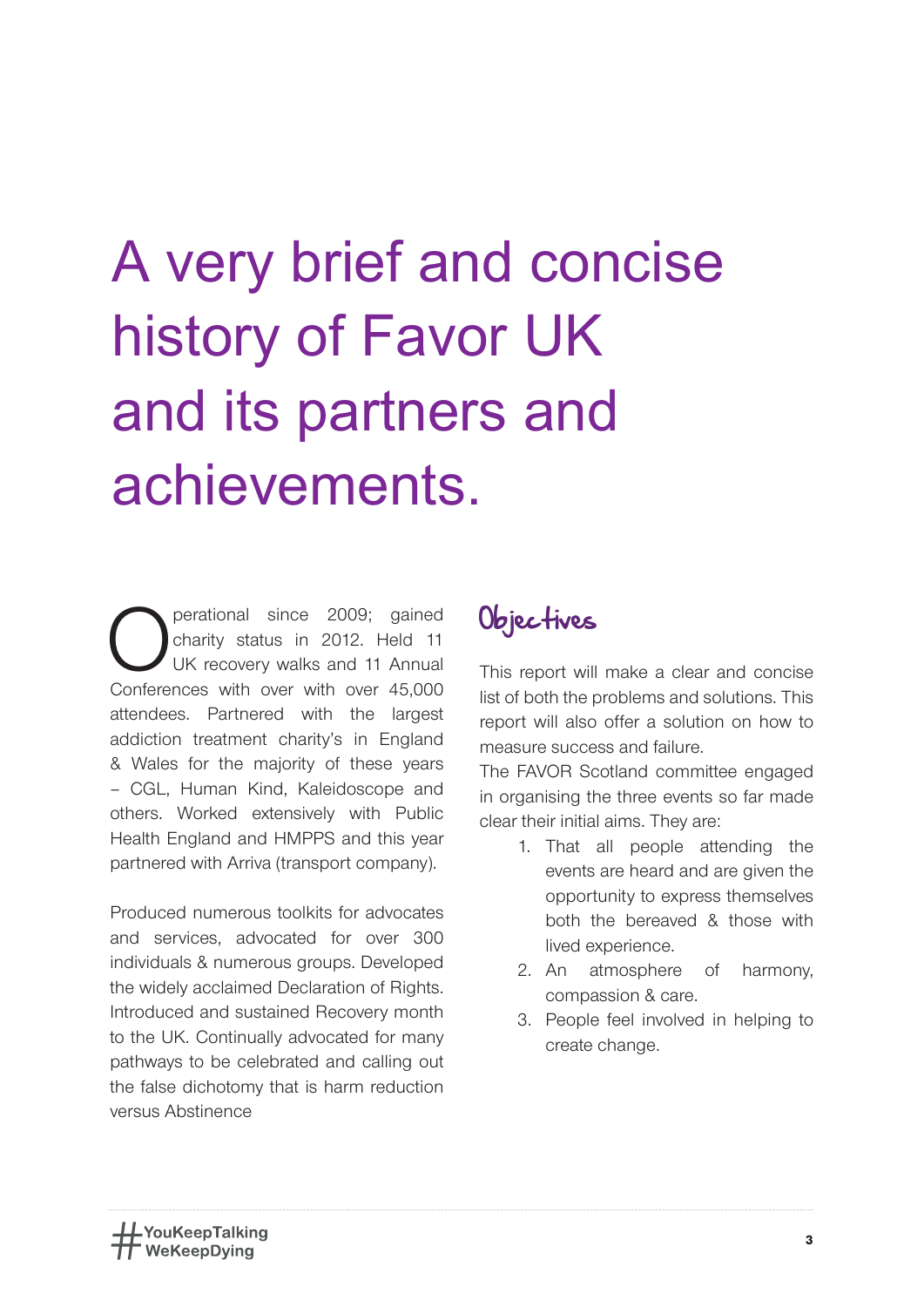## Core to our objectives

- That immediate implementation of the standards and principles be actioned from UNODC.
- Immediate action of the recommendations stated in UNODC-WHO International Standards for the Treatment of Drug Use Disorders.

Much of what we are recommending in this report has already been put forward on how to sustain recovery from alcohol & other drug problems. These issues have been examined by the United Nations Office on Drugs and Crime, (UNODC) National Institute of Health and Care Excellence (NICE), the Recovery Orientated Drug Treatment Expert Group (RODT) and the Advisory Council on the Misuse of Drugs (ACMD). This Report aims to bring these existing findings and recommendations on best practice together to increase their visibility and accessibility for the AOD treatment field here in Scotland and insist that these world class standards, principles & practice are implemented immediately and without delay.

FAVOR Scotland and members of the Scientific Consultation Working Group on Drug Policy, Health and Human Rights are in complete agreement that substance use disorders are a disease caused by developmental, biological,

neuropsychological, and psychosocial factors—and thus should be addressed within a public health framework.

UNODC Recommends Treating Addiction as Health, not as legal issue. To do this we need to reframe the addiction and recovery debate to one of rights-based approach and social determinants of health. Using the 4 titles from the paper 57/3 to 57/7 allows for the specific issues linked to treatment and recovery, to ask the questions of whether policy through to services are working towards these four domains in relations to social determinants of health and a rightsbased approach.

## Initial aims of the group

- 50% representation on all strategic decision-making groups/ committees starting in Glasgow including the new drug death task force. We expect this representation to be nationwide once established processes are in place.
- To ensure that we have a range of recovery expertise involved in the commissioning of service to ensure the right balance between efficacy and efficiency.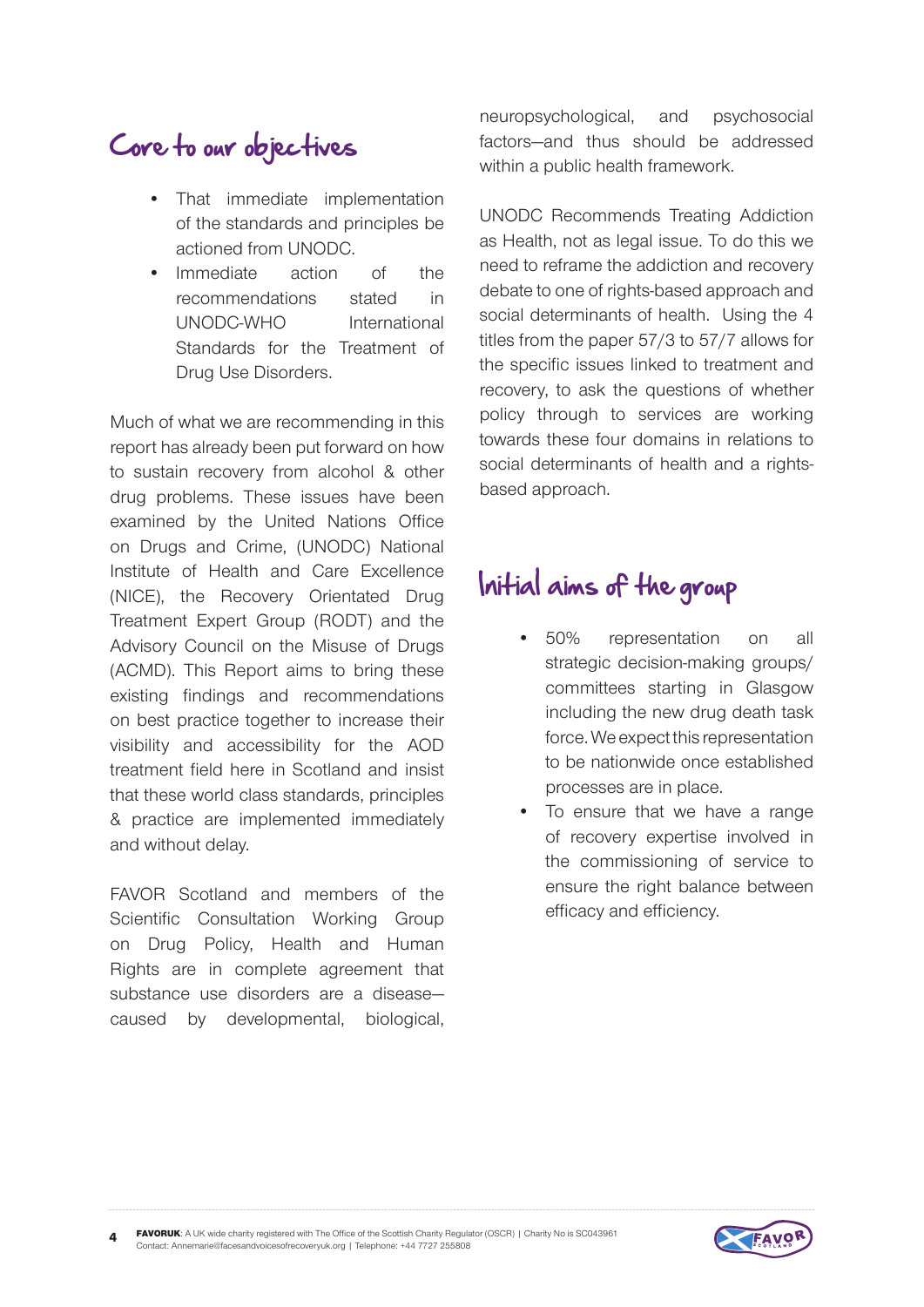## Going forward where we can help

To address the variation in range<br>and quality of services across<br>Scotland, and to support the Scotlish<br>Government to ensure that there is clear and quality of services across Scotland, and to support the Scottish Government to ensure that there is clear guidance on how money is spent, and in supporting a national monitoring of the implementation of quality standards.

We also aim to support the gaps in provision around joined up services – particularly for those with dual diagnosis and those released from prison.

Another current gap is around outcome monitoring and we will able to support this process along with increasing information sharing and transparency around the perceived gaps in data.

Our participants were also concerned to work with partners to address:

- 1. The link between substance use and deprivation
- 2. Health inequalities
- 3. Challenges of non-engagement

with services and DNA rates

- 4. The gaps created by spending cuts
- 5. The impact of spending cuts on drug-related deaths
- 6. The lack of an independent chair for the ADPs
- 7. The perceived lack of impact of Public Health Scotland

Our view is that public service planning and delivery should be influenced by community needs, and there should be a greater commitment to involving excluded and disenfranchised groups in decisionmaking.

We can make sure that the strengths and assets in our communities can be mobilised more effectively to address some of the issues above.

We are committed to co-production, strong leadership and the resulting impact on governance, performance, harm reduction and recovery.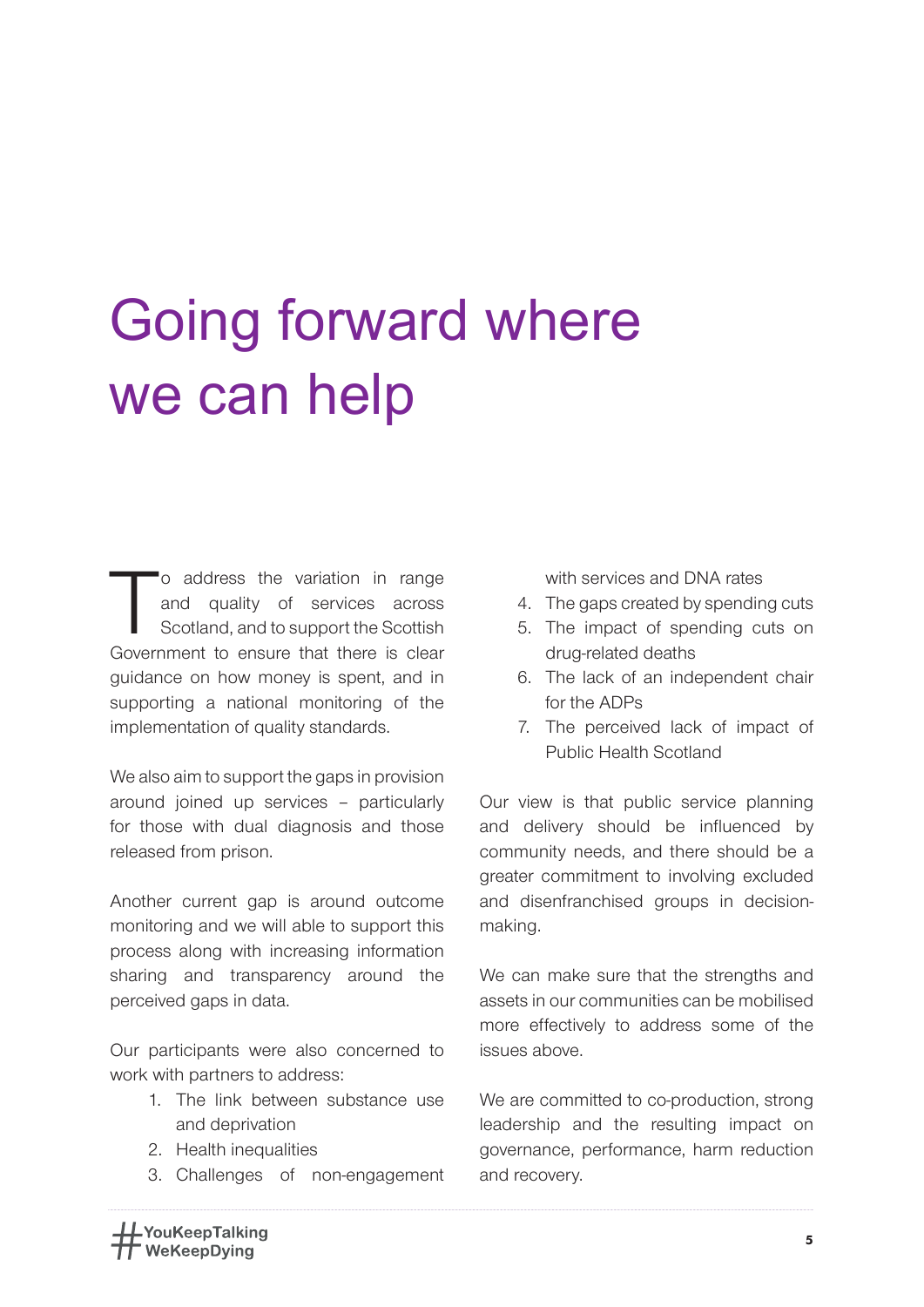## Recommendations

The first and most important recommendation we are calling<br>on the Scottish Government to **recommendation we are calling on the Scottish Government to urgently officially call a public health emergency in response to the number of drugs deaths in Scotland.** 

This is about targeting more resources immediately where they are needed. We recommend a joint response from councils, police health boards and the third sector to take immediate action to accelerate a nationally coordinated response to prevent further loss of life of our loved ones.

We are aware that Scottish Labour has said legal designation should be given that would allow ministers to urgently direct public bodies under an emergency situation and this designation must be enacted immediately.

**2** We recommend that commissioning is actioned fairly across the different NICE **commissioning is actioned fairly across the different NICE recommended paths to give our loved ones the best opportunity to recover.**  This means people have fair and equitable access to the recommended medicines to treat their opiate addiction – Including methadone, Buprenorphine, and Buvidal.

We also recommend that we admit that we have opiate and benzodiazepine services and **admit that we have opiate and benzodiazepine services and that our services are stuck treating only these drugs whilst new problem drugs appear on the market with alarming regularity that we neither treat not respond too.** 

#### We recommend that the individual's health and well being<br>be placed in the context of their **individual's health and wellbeing be placed in the context of their human right to health.**

We recommend that the commissioning budget is spilt three ways between medicine to stabilise us, residential rehab to help us live with our trauma and community rehab that teaches us to live well in the outside world.

The "Orange Book", the clinical guidelines for treating drug dependency in the UK, is clear that "residential rehabilitation may be an important option for some people requiring treatment for drug dependence" and that it is "especially suitable for those with the most complex needs and for those who have not benefited from previous community-based psychosocial treatment".

We will not accept that our experience of getting well in community and residential

**6 FAVORUK:** A UK wide charity registered with The Office of the Scottish Charity Regulator (OSCR) | Charity No is SC043961 Contact: Annemarie@facesandvoicesofrecoveryuk.org | Telephone: +44 7727 255808

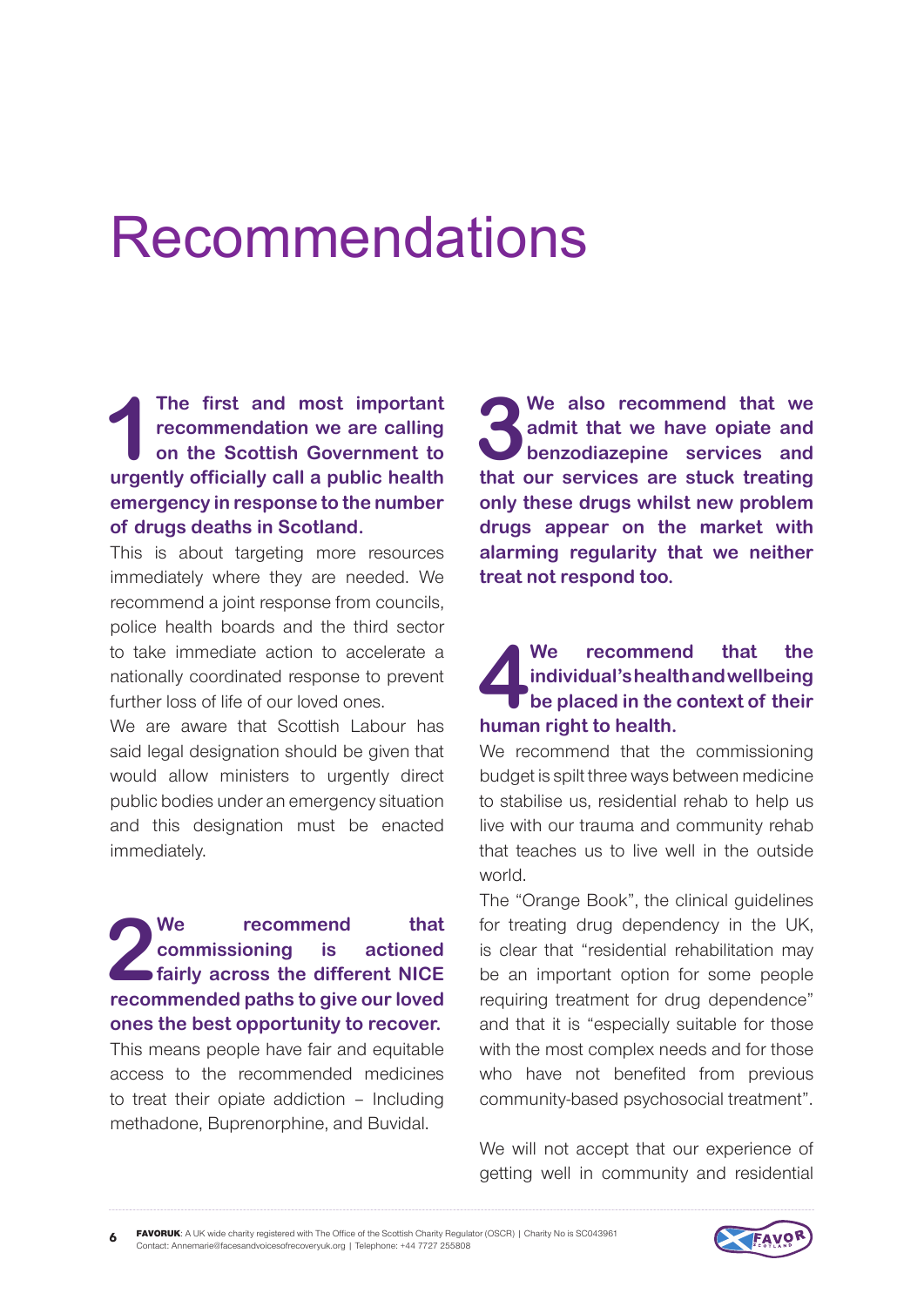rehab is anecdotal – we are living proof that these methods worked for us and the investment must be made if we are to stop people from dying. To be told over 25 years that our experience is anecdotal and therefore not valid is wilful denial and ignorance of what it takes to sustain long term recovery.

#### We also recommend that the national treatment budget is increased by at least 35% to **national treatment budget is increased by at least 35% to fulfil these recommendations.**

From 2015-16 to 2016-17, Scottish Government funding for Alcohol and Drug Partnerships was cut from £69.2 million to £53.8 million, a decrease of £15.4 million. Since then, overall funding has been restored to £73.8 million. However, the Scottish Government have called this an "additional £20 million". In reality, it is only a restoration of the previous funding level, and the latest Scottish Government budget actually delivers a real terms cut in drug funding between 2015-16 and 2019- 20. Therefore, we believe the Scottish Government should provide an immediate one-time funding package of £15.4 million to make up for the previous funding cut, and also make good on their promise of an "additional £20 million" by increasing annual funding from £73.8 million to £93.8 million. This would deliver an approximately 35 per cent increase in the national treatment budget in this Scottish Parliament term.

#### We recommend any research<br> **6** taken by the task force is<br>
focused on recovery research **taken by the task force is focused on recovery research from addiction.**

The task force should stop studying the problem of addiction and start to focus their energy and interests into what it that gets and keeps us well. While there is an incredibly large body of empirical data on the short-term effectiveness (1-2 years) of various treatment modalities, very little is known about the processes of recovery over time. This is particularly unfortunate as treatment gains are often short-lived and even multiple treatment episodes do not always succeed in breaking the addiction cycle.

Many questions about long-term recovery and contributing factors remain unanswered. First, there is a need for research on recovery independently from treatment effectiveness (see White, 2000); not all substance users seek treatment services to recover and among those who do, treatment represents but a short time in the context of the recovery process.

Second, there is a need for research about the process of recovery over time. This includes the investigation of psychosocial changes, necessary coping strategies and helpful resources. Researchers have much to learn from long-term recovering individuals whose experiences can provide a holistic view of the processes of addiction and recovery process over time.

#### We also recommend<br>Accountability from systems and<br>workers involved in substitute **Accountability from systems and workers involved in substitute prescribing.**

We believe that accountability measures should be put in place and if not adhered to that sufficient punitive actions are taken with regard to disciplinary and employability status. We currently have no systems in place to measure performance or progress.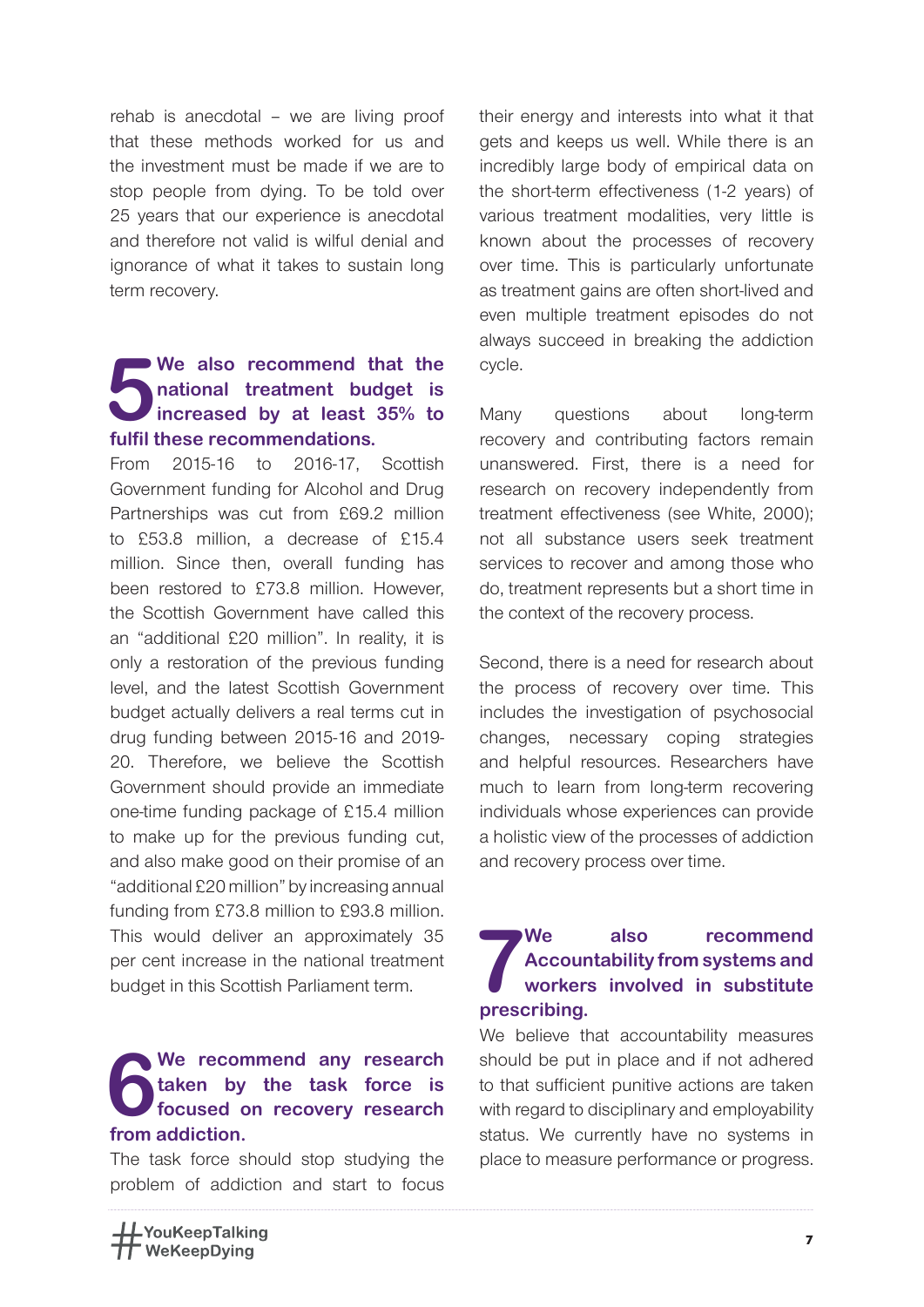We recommend that we again start to Invest in early intervention and prevention **again start to Invest in early intervention and prevention programmes especially in our schools & communities.** 

#### We recommend investment in<br>developing a trauma-informed<br>workforce. **developing a trauma-informed workforce.**

This cannot be stressed highly enough. It is not good enough for our workforce not to be trained in this area. They are dealing every day with highly traumatised people and are in themselves being exposed to trauma as a result. To not take care of them by proper training and supervision is only creating more issues for the whole of society.

#### **Members Recommend the creation of a lived experience panel. 10 13**

Listen to people with lived experience and who are recovered/ recovering – create a lived experience panel made up of people with the same professional experience and status that can direct the current taskforce.

**We recommend immediate access and choice to ALL evidencebased treatment & recovery pathways and choice to ALL evidence-<br>
based treatment & recovery pathways as listed by NICE & Orange guidelines.**  We should not accept excuses from with

the current NHS treatment services that this isn't possible. We must mandate it to make it possible and hold NHS and Scottish Government to account when it is not achieved.

#### **We recommend facilitated access to Mutual Aid across 12** We recommend<br>facilitated access to<br>Mutual Aid across<br>the treatment journey from point of **entry throughout to completion.**

Mutual aid is a free resource that is available in our community's 24/7. Public Health England has created guidance on how to best engage with the mutual aid communities from a commission, strategic, strategic and operation level. Immediately implant this guidance into our structures as matter of urgency. It is no longer acceptable for providers to be prejudice towards referring to this pathway to recovery and also recommend that as a Continued professional development marker, everyone from the top to the bottom attends at least 3 mutual aid open meetings per year.

**We recommend continued investment in high-quality OST of optimal dosage and duration for those who are too unstable or unable to try community or residential rehab.** 

**We recommend immediate access to Naloxone from every person, family member, worker and 14 body who might be associated with people who are at risk.** 

**We recommend medically supervised injecting facilities are seen as part of a wider solution and 15 placed in communities.** 

Medically supervised injecting facilities placed in communities are one small part

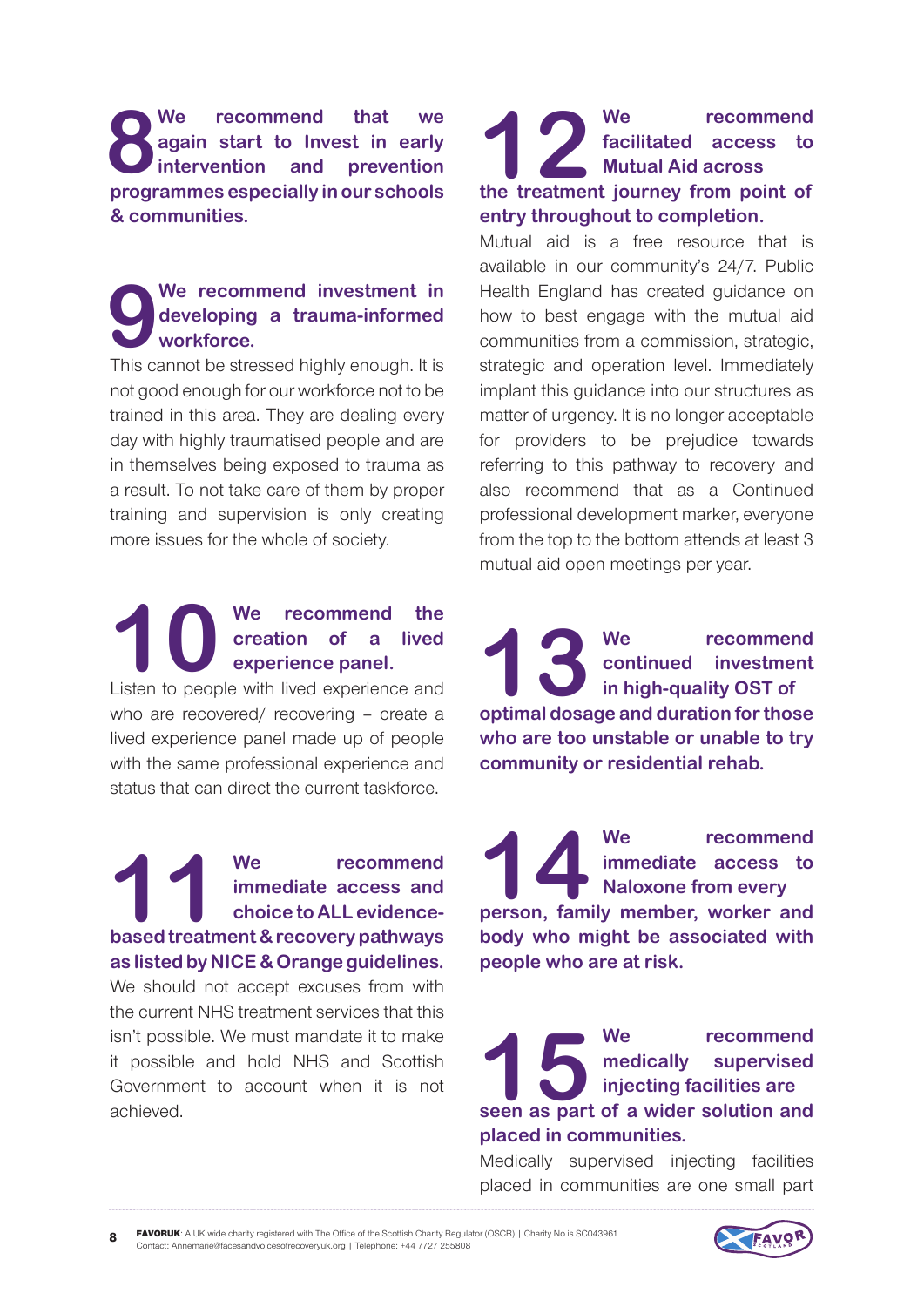of a much wider solution. The Scottish Government's consumption room will not work as intended. It is neither useful not prudent to build a purpose-built facility in the city centre that will only serve a handful of people.

These services could be put into our already built drug treatment buildings in the communities where people access treatment at much less expense and with the opportunity to serve more people and have far more impact.

The UK Government will not allow action on consumption rooms until the independent review by Carol Black has completed its findings, and we hope that review will endorse community-based medically supervised injecting facilities.

#### **We recommend an immediate focus on improving rehabilitation and treatment services before decriminalisation is pursued. 16 18**

Improving a range of rehabilitation and treatment services must be the priority. That is the first step we must take before decriminalisation can be pursued. But while we work to improve treatment services, we should still immediately start moving towards an approach that favours rehabilitation over prison sentences. Our jails are full of people who have committed crimes directly as a result of drug addiction. It makes both moral and financial sense to start to treat people at the point of crisis, instead of waiting until they are in jail.

**We recommend more bed availability in residential rehab and 17** We recommend more<br>bed availability in<br>residential rehab and<br>much higher levels of investment in

#### **this area.**

The wilful disinvestment in this area has undoubtably seen the drug death numbers rise. We are aware that the (Gold standard) evidence base for addiction treatment is not comparable with randomised controlled trials and that we have to admit comparing apples with oranges is at best glaring hypocrisy. We as recovering people know the value of these types of rehab and demand that investment is not only reinstated to previous austerity figures but that investment is increases by at least 35% pre 2009 standards. It wasn't enough then and its certainly not going to be enough now considering the problem is exponentially worse. It the government are worried about funding private business then don't, we can create our own.

recommend the **encouragement of abstinence with wrap around support. This is the basis of treatment once stabilisation is in place.** 

**We recommend that we employ different methods of dispensing O**<br> **19**<br> **19**<br> **19**<br> **19**<br> **19**<br> **19**<br> **19**<br> **19**<br> **19**<br> **19**<br> **19**<br> **19**<br> **19**<br> **19**<br> **19**<br> **19**<br> **19**<br> **19**<br> **19**<br> **19**<br> **19**<br> **19** 

**We recommend using a human rights-based approach to destroy labels & silos through Addiction & mental health Advocacy qualification (REACH). 20**

└YouKeepTalking<br> ̄WeKeepDying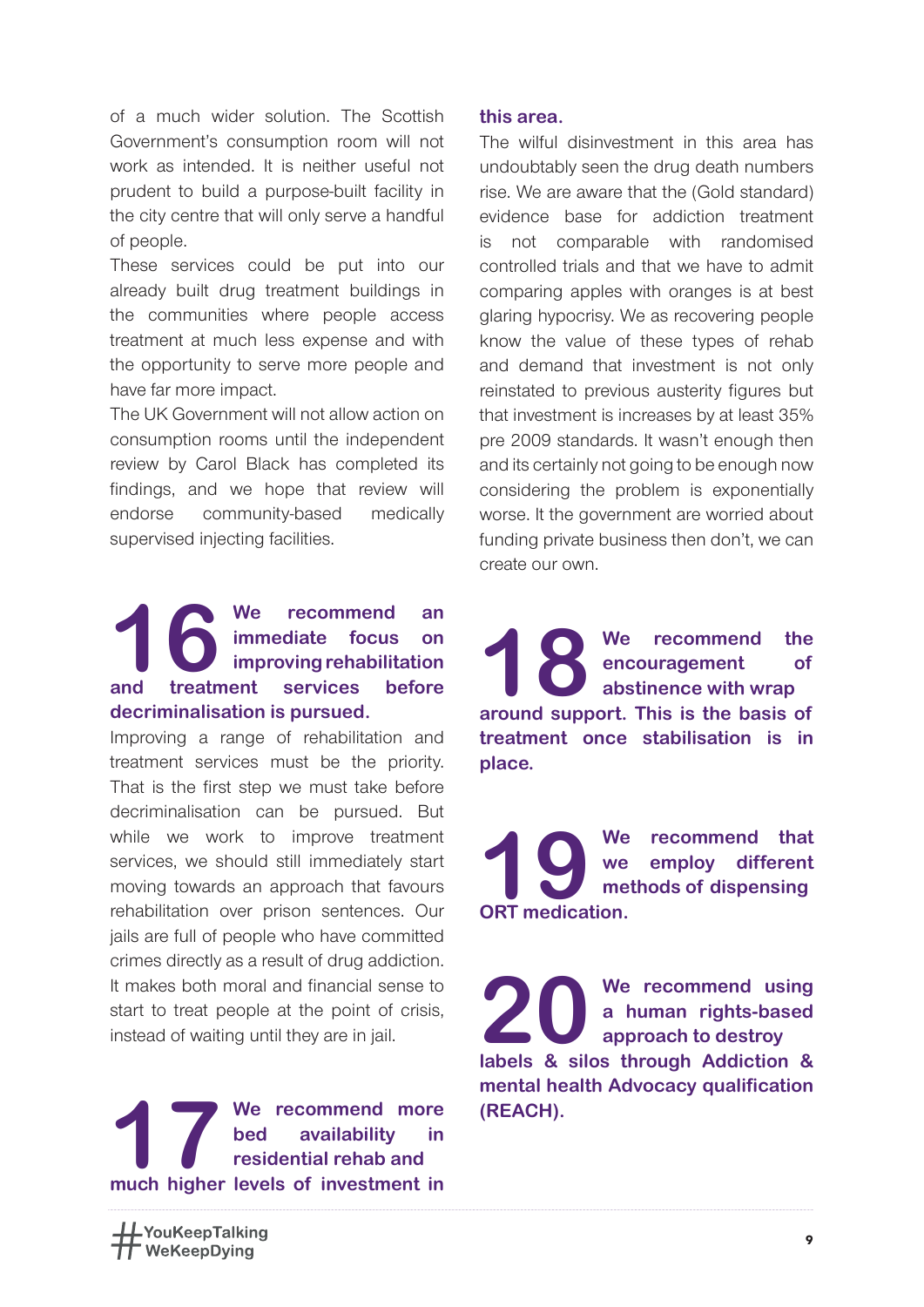**We recommend support for the whole family streamlined budgets following person not system or silos.**

**We recommend provision of HAT for patients for whom other have mean of HAT** for patients for whom other forms of OST have not been effective.

**Our final recommendation, is for a Minister of Recovery to be appointed. 23**

Given the current situation in Scotland, a dedicated minister is required to guide current legislation and Policy, ensuring that Drug deaths, Drug services, Drug research and Recovery are given the appropriate level of priority. They should have an overview of the service and commissioned services landscape to ensure best value for money, practice, research and that they are fit for purpose. They would also be responsible for ensuring that people with lived experience are involved as noted within our other recommendations without compromise.

Having a Recovery Minister or Recovery Champion as seen in England & America will be even more useful & beneficial in Scotland if we are about to transition to an environment of decriminalisation.

#### **#YouKeepTalkingWeKeepDying**

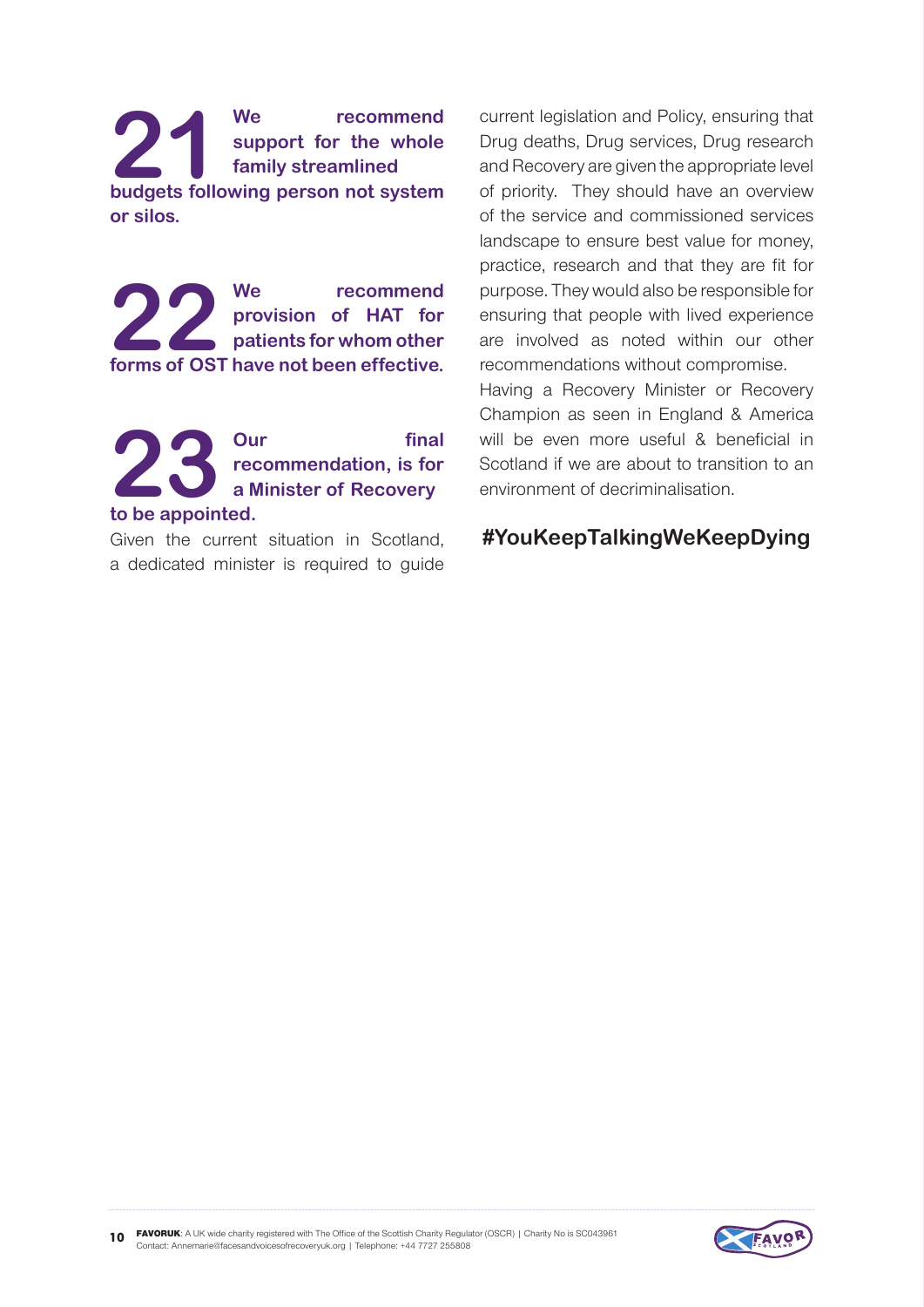## Some comments from participants on the day.

Wy partner Luke approached services for<br>his mental health  $\ast$  cocaine problem in the<br>lead up to Christmas 2017. Only to be told he<br>couldn't be treated for his mental health until his mental health & cocaine problem in the lead up to Christmas 2017. Only to be told he couldn't be treated for his mental health until his addiction was treated. When we tried to get help for his cocaine addiction it felt like a tick box exercise and he was offered an appointment 3 weeks ahead. Unfortunate he committed suicide in between Christmas and new year when the services were closed. The toxicology results proved that he was abstinent from all drugs but he obviously didn't get the support he needed. This Christmas will be terrible again for us all. Luke left behind me and our child to do this life on our own and we still can't believe he's not here."

"Our son Brian was left to rot on a<br>methadone prescription for 23 years<br>and street Valium finally took his life in methadone prescription for 23 years and street Valium finally took his life in

December 2018. In all the years he attended services he was never offered help to get off the drugs. We watched our son slowly die in front of our eyes over two decades until he was finally released from his torture."

Thy mother had a 4-week placement<br>in a community rehab back in 2006.<br>Since then she spent her life addicted in a community rehab back in 2006. Since then she spent her life addicted to prescription medication and on and off antibuse, binge drinking and basically knocking hell out of herself. My mother needed trauma therapy as she was neglected and abandoned as a child and abused by her husband, she did the best she could with the tools she was given but she still died because she never got the help she needed."

There will be another report/booklet produced over the next few months by FAVOR Scotland telling our personal stories and highlighting our loved one's experiences of those they have lost to the drug deaths crisis.